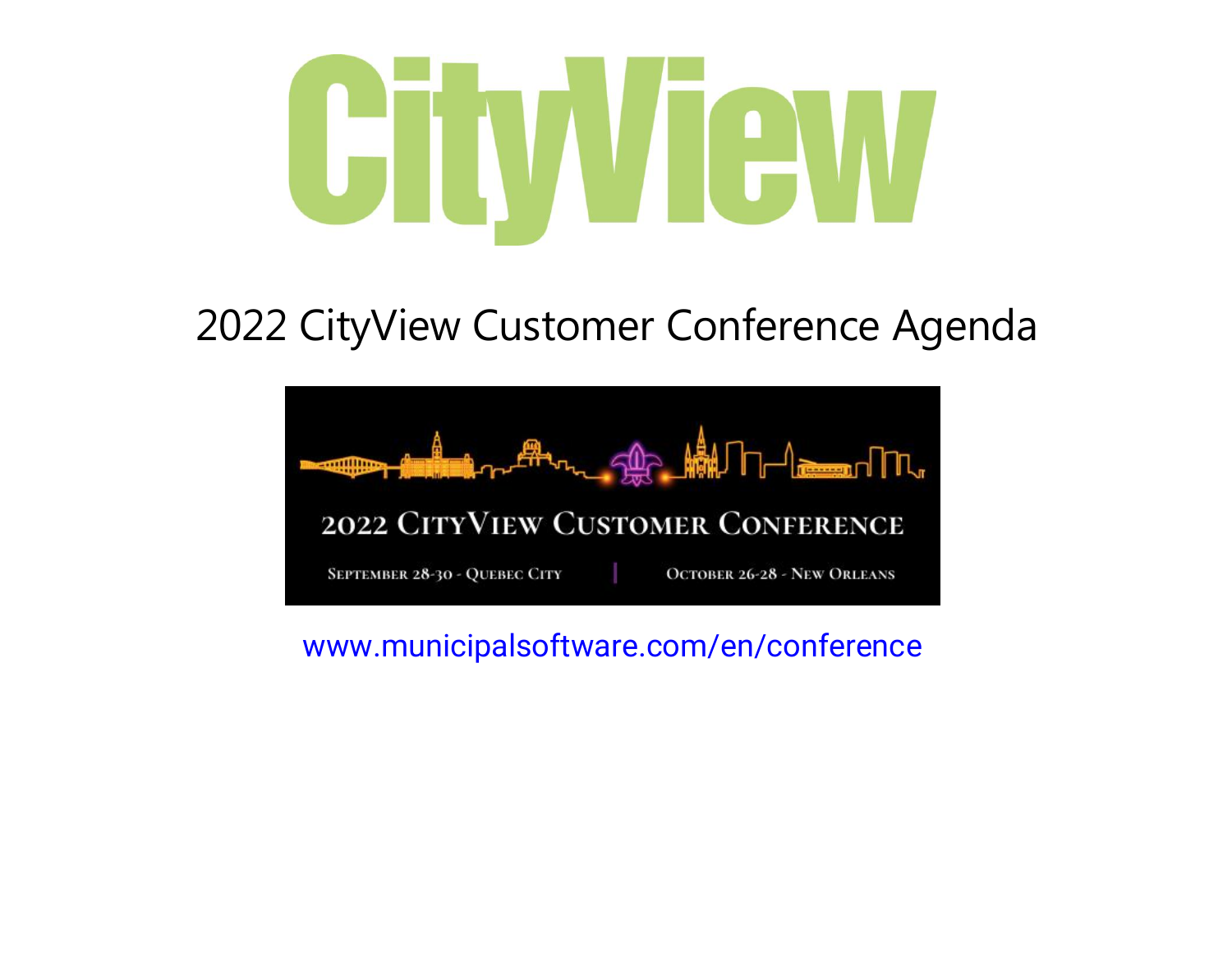

*\*Please note, the agenda is identical for each conference location*

Tuesday

| <b>Session Time</b> | <b>Session Title</b> | <b>Session Description</b>                                                                                                                                                   |
|---------------------|----------------------|------------------------------------------------------------------------------------------------------------------------------------------------------------------------------|
| $3-6$ p.m.          | Registration         | Welcome everyone to the 2022 CityView Customer Conference! Stop by the<br>registration desk to check-in, collect your name tag, and network with staff<br>members and peers. |

## Wednesday

| <b>Session Time</b> | <b>Session Title</b>      | <b>Session Description</b>                                                                      |
|---------------------|---------------------------|-------------------------------------------------------------------------------------------------|
| $7:45-8:45$ a.m.    | <b>Breakfast</b>          | Wake up and smell the café au lait.                                                             |
| $9-10$ a.m.         | Opening<br><b>Address</b> | Our group leader, Sean Higgins, will share a 40-year retrospective.                             |
| 10-10:45 a.m.       | What's New - Part 1       | Steve Favalaro will give an overview of all the new features we've released<br>since last year. |
| $10:45-11$ a.m.     | <b>Break</b>              | Time for a breather.                                                                            |
| 11 a.m.-12 p.m.     | What's New - Part 2       | Steve has more great enhancements to share.                                                     |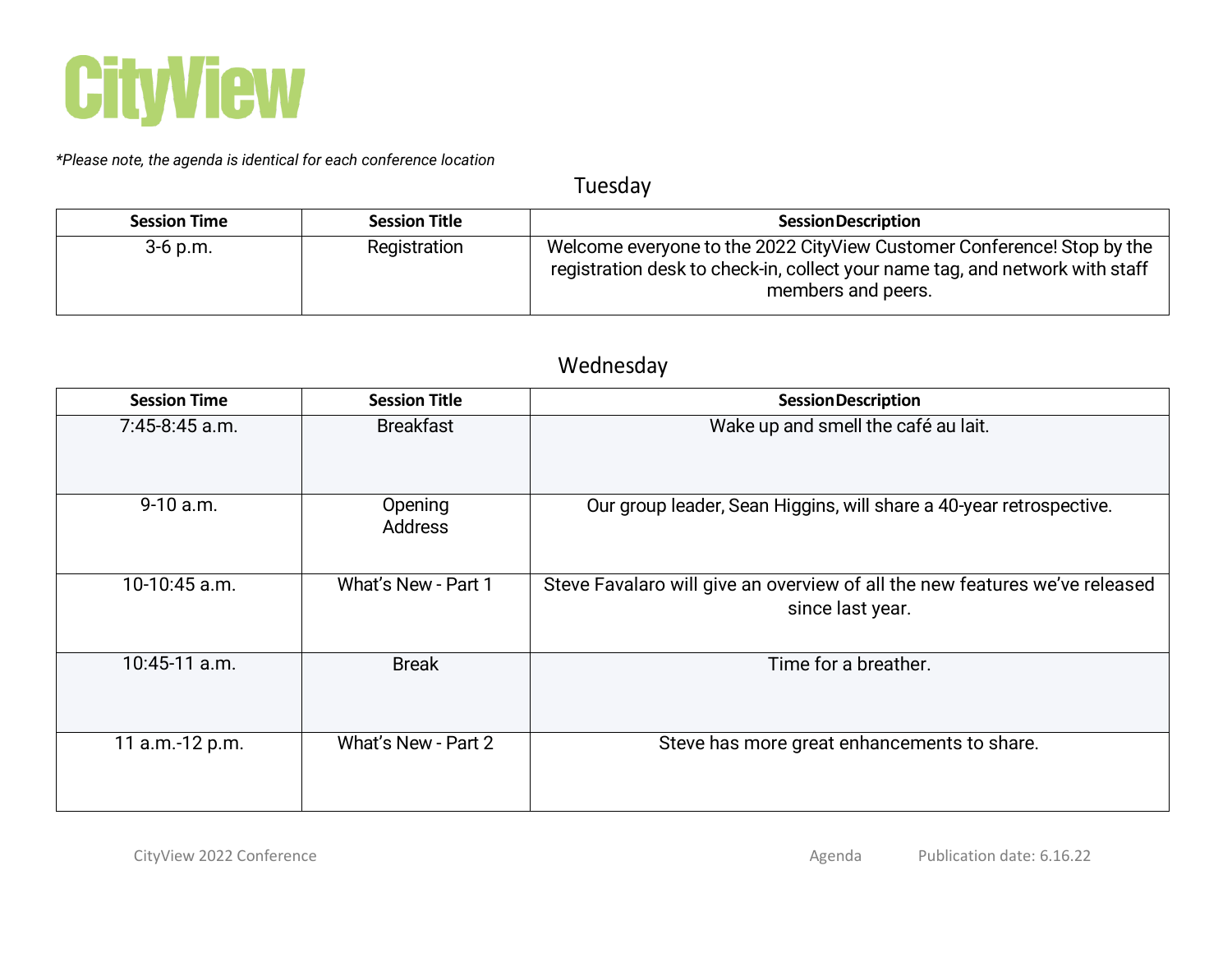

| <b>Session Time</b> | <b>Session Title</b>                                               | <b>Session Description</b>                                                             |
|---------------------|--------------------------------------------------------------------|----------------------------------------------------------------------------------------|
| 12-1 p.m.           | Lunch                                                              | Oh good - I'm starving!                                                                |
| 1-2:30 p.m.         | CityView Problem Solving:<br>Configuration you can do<br>yourself! | Thinking caps on! We'll tackle some common problems you may not know<br>you can solve. |
| $2:30-2:45$ p.m.    | <b>Break</b>                                                       | Whew!                                                                                  |
| 2:45-4:15 p.m.      | <b>Customer Presentation</b>                                       | Find out what your peers have been up to and steal some great ideas.                   |
| $4:15-4:30$ p.m.    | <b>Prizes and Logistics</b>                                        | Reward time with Manager of Customer Success, Ryan Monk.                               |
| 6-8:30 p.m.         | Dinner out on the town                                             | Stay tuned for more information on social events.                                      |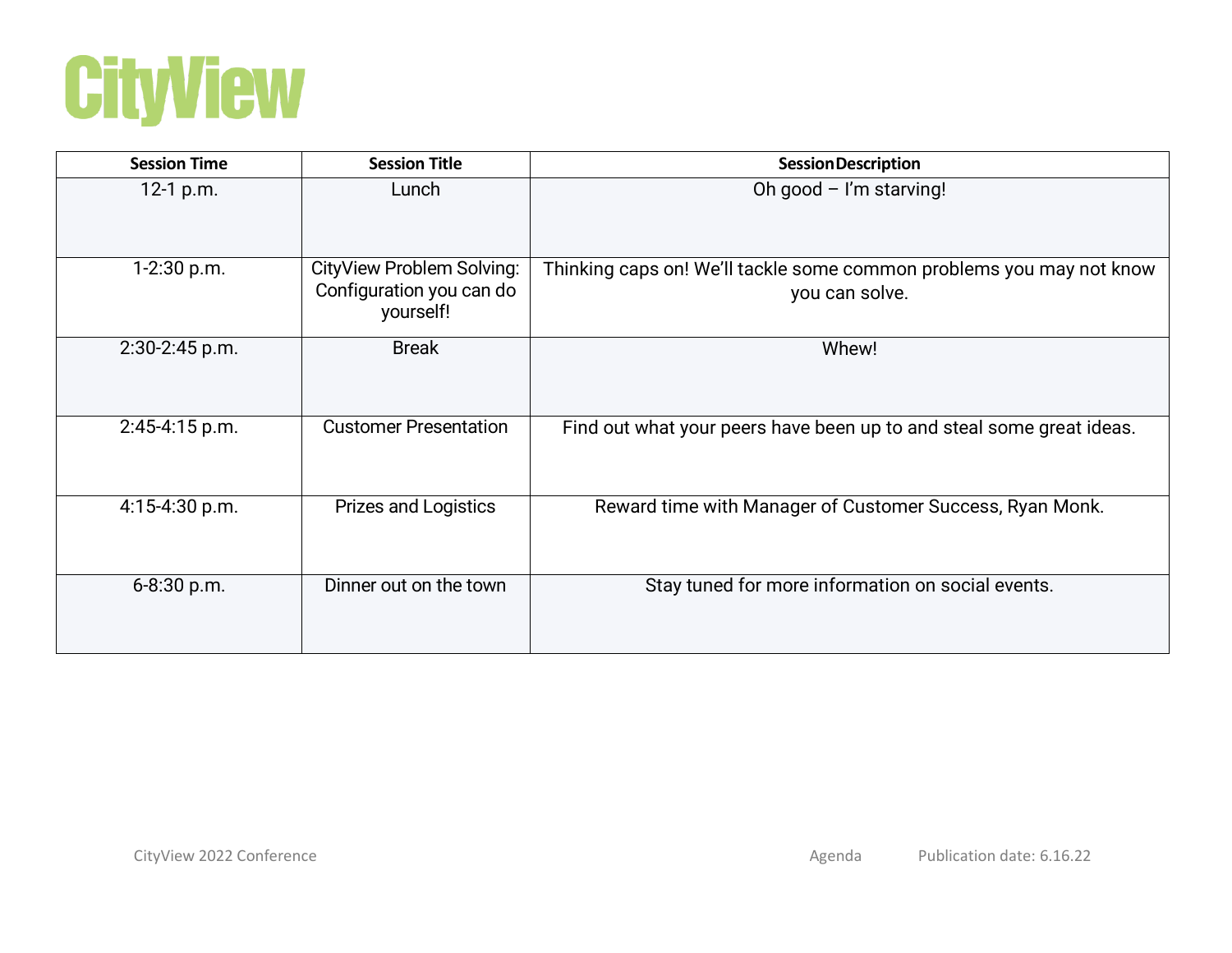

| Thursday            |                                             |                                                                                                                                                         |  |
|---------------------|---------------------------------------------|---------------------------------------------------------------------------------------------------------------------------------------------------------|--|
| <b>Session Time</b> | <b>Session Title</b>                        | <b>Session Description</b>                                                                                                                              |  |
| $7:45-8:45$ a.m.    | <b>Breakfast</b>                            | Wake up and smell the café au lait.                                                                                                                     |  |
| 9-10 a.m.           | <b>Modern Day Analytics</b>                 | A modern take on all the ways you can report on your CityView data.                                                                                     |  |
| 10-10:45 a.m.       | Self-Issuing Permits on<br>Portal           | Client Services has seen a rise in the number of you who want to take this<br>burden off your staff and move it to the Portal. Let's see how it's done! |  |
| 10:45-11 a.m.       | <b>Break</b>                                | Get some fresh air.                                                                                                                                     |  |
| 11 a.m.-12 p.m.     | Wish Upon a Star a Portal,<br>to be precise | Dreamtime! Meet with your peers in groups to create a wishlist for our new<br>CityView Portal.                                                          |  |
| 12-1 p.m.           | Lunch                                       | Yum!                                                                                                                                                    |  |
| 1-2:30 p.m.         | CityView Roadmap                            | Senior Vice President Susan McCormick gives you a glimpse of what is in<br>store for the future, with some flashbacks to roadmaps of the past.          |  |
| 2:30-2:45 p.m.      | <b>Break</b>                                | Stretch your legs.                                                                                                                                      |  |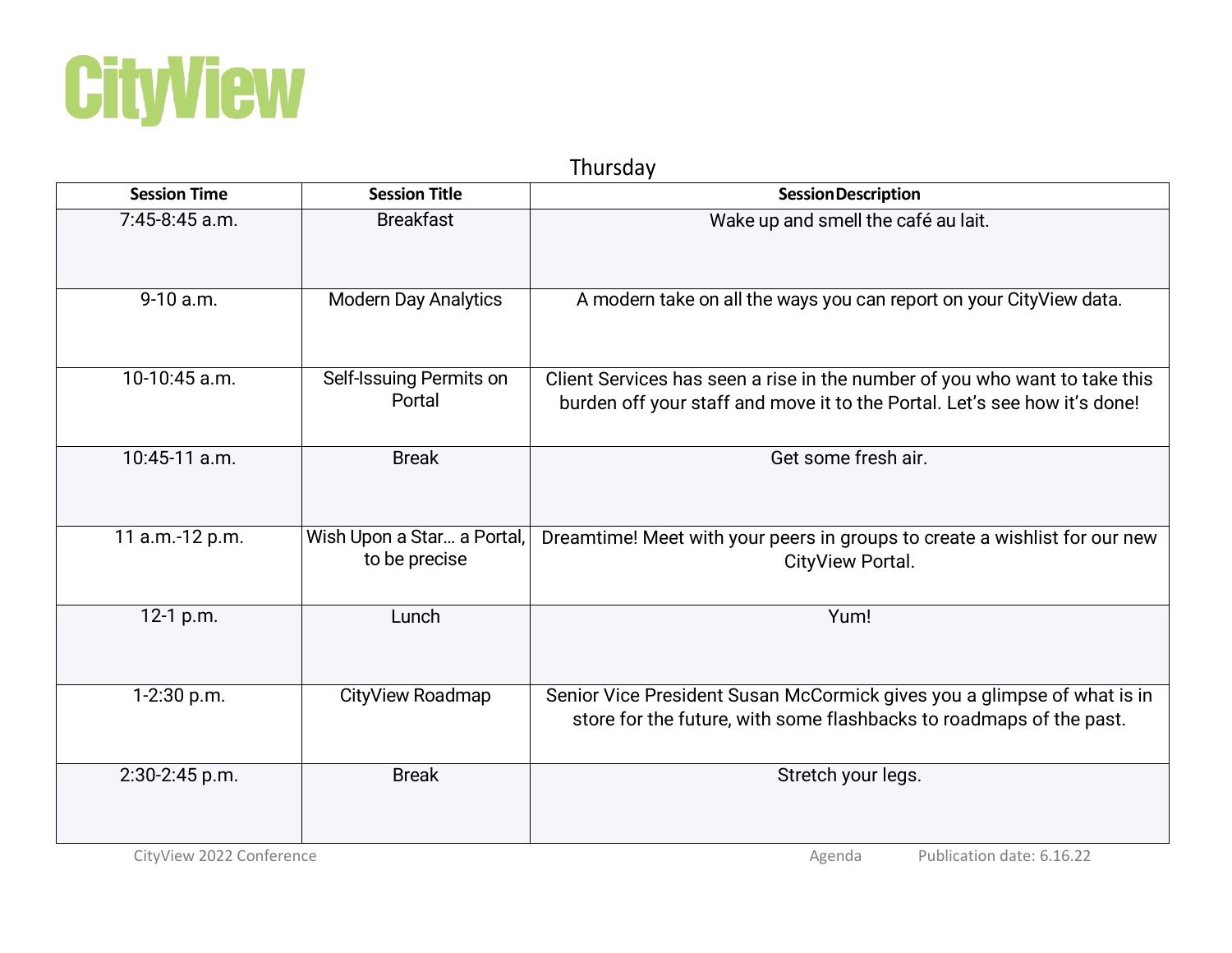

| <b>Session Time</b> | <b>Session Title</b>        | <b>Session Description</b>                        |
|---------------------|-----------------------------|---------------------------------------------------|
| $2:45-4:15 p.m.$    | <b>Distribution Lists</b>   | Learn what these are and how to use them.         |
| $4:15-4:30 p.m.$    | <b>Prizes and Logistics</b> | More goodies from Ryan!                           |
| 6-8:30 p.m.         | <b>Dinner</b>               | Stay tuned for more information on social events. |